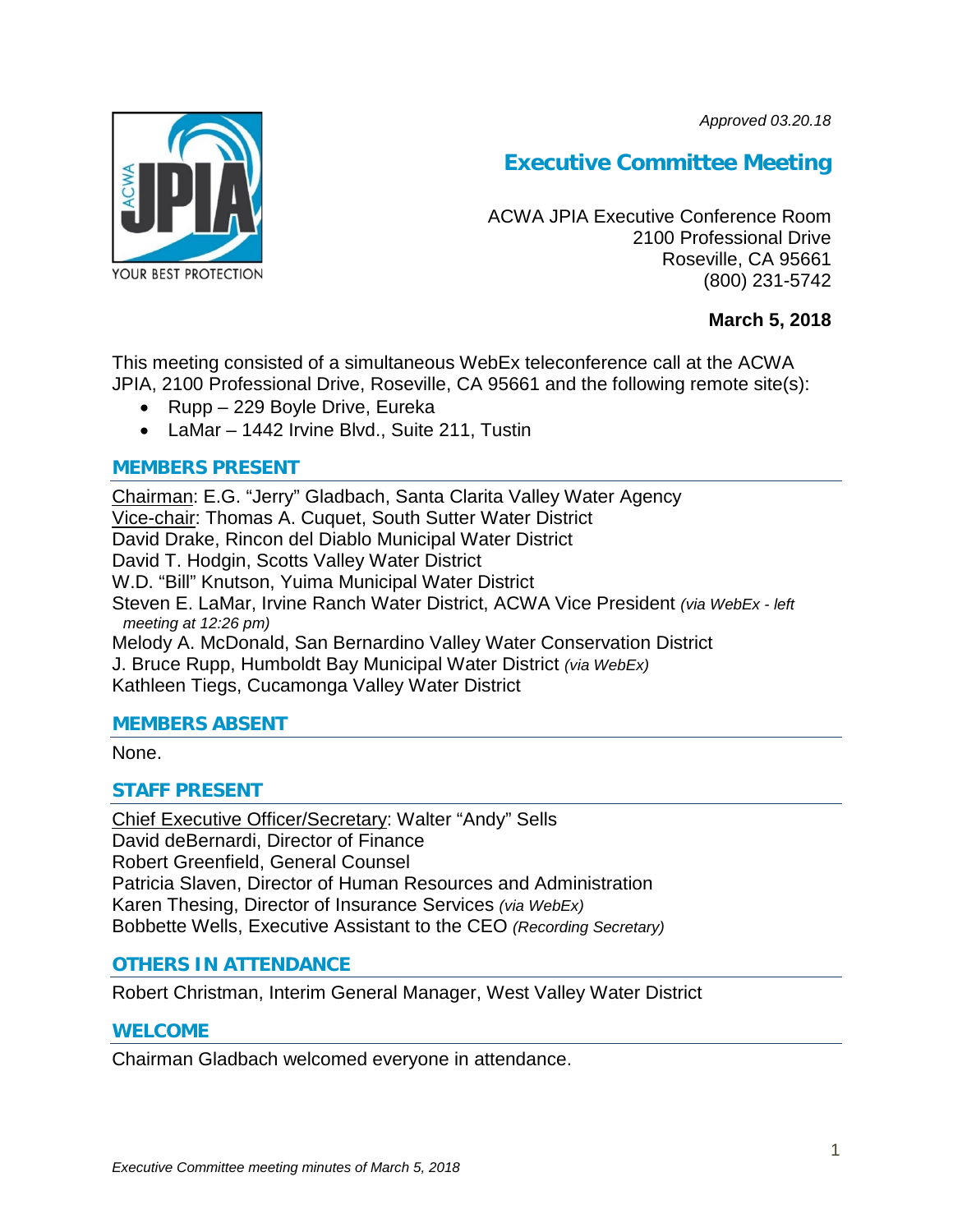## **CALL TO ORDER AND ANNOUNCEMENT OF QUORUM**

Chairman Gladbach called the meeting to order at 10:36 a.m. He announced there was a quorum.

#### **PLEDGE OF ALLEGIANCE/EVACUATION PROCEDURES**

Chairman Gladbach led the Pledge of Allegiance and Mr. Sells gave the evacuation procedure instructions.

#### **ANNOUNCEMENT RECORDING OF MEETING**

Chairman Gladbach announced that the meeting would be recorded to assist in preparation of minutes. Recordings are only kept 30 days following the meeting, as mandated by the California Brown Act.

#### **PUBLIC COMMENT**

Chairman Gladbach noted that, as the agenda stated, members of the public would be allowed to address the Executive Committee on any agenda item prior to the Committee's decision on that item. Comments on any issues on the agenda, or not on the agenda, were also welcomed. No comments were brought forward.

#### **INTRODUCTIONS**

Chairman Gladbach asked all in attendance to introduce themselves.

#### **ADDITIONS TO OR DELETIONS FROM THE AGENDA**

Chairman Gladbach asked for any additions to, or deletions from, the agenda; staff had none.

#### **CONSENT AGENDA**

Chairman Gladbach called for approval of the Consent Agenda:

M/S/C (Hodgin/Drake) (Cuquet-Yes; Drake-Yes; Gladbach-Yes; Hodgin-Yes; Knutson-Yes; LaMar-Yes; McDonald-Yes; Rupp-Yes; Tiegs-Yes): That the Executive Committee approve the minutes of the January 30, 2018 meeting; and approve the JPIA disbursements of:

Vendor Payments, Employee Benefits Claim Payments, Payroll, and summary of confidential claims payments for the Liability, Property, & Workers' Compensation Programs: January 1-15, 2018; and January 16-30, 2018.

#### **ADMINISTRATION**

#### Meetings attended on behalf of the JPIA

Director McDonald, Director Knutson, and Mr. Sells attended board meetings at three districts beginning the process of handing out refund checks to the members getting the largest amounts. All Executive Committee members attended a Strategic Planning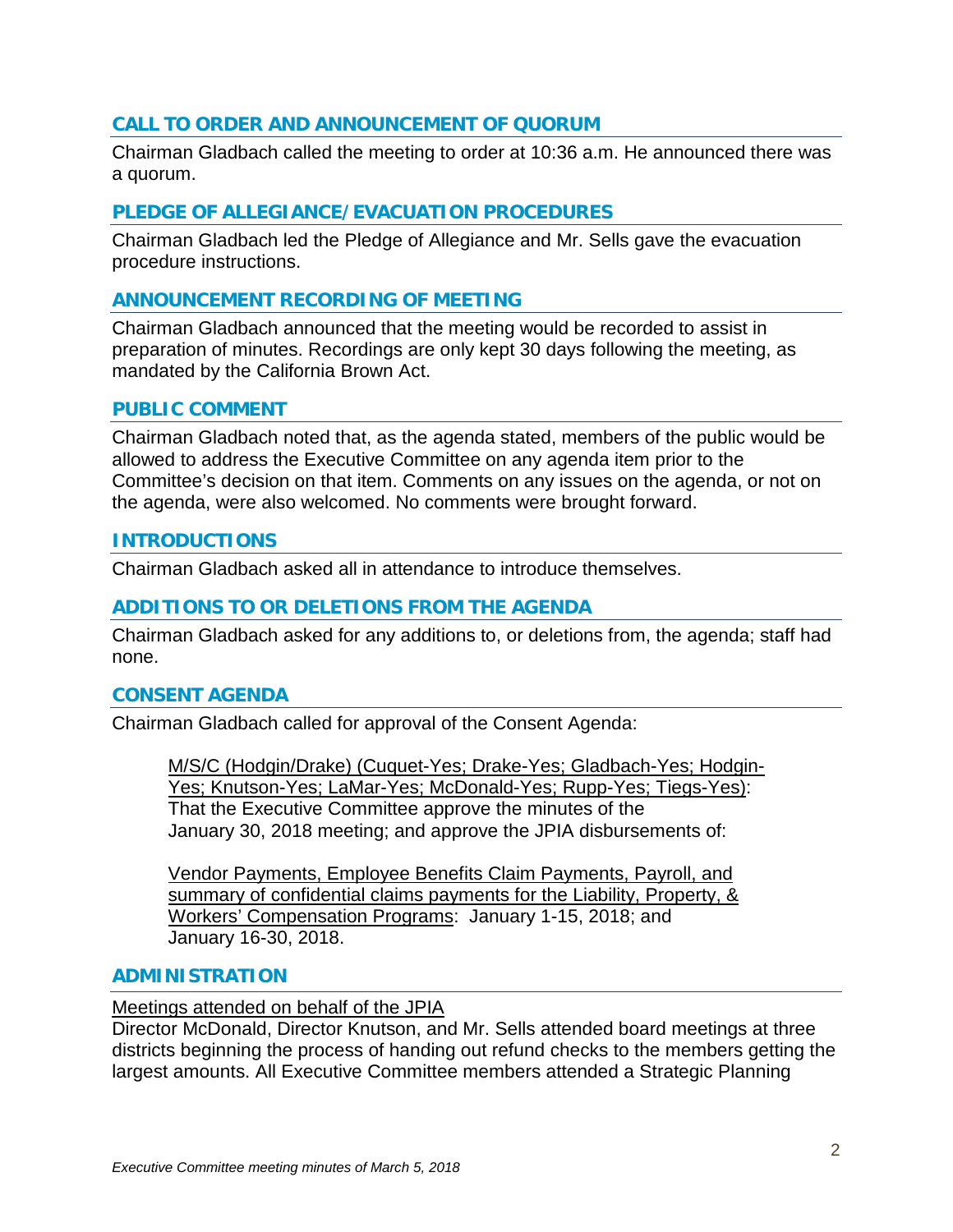meeting in the Palm Desert area in February and agreed that the sessions were very successful and informative.

#### West Valley Water District

During the CEO update at the last Executive Committee meeting, there was discussion about West Valley Water District. Staff informed the Committee of recent increase in Employment Practice Liability claims and some negative media reports.

At the time of the January 30, 2018 Executive Committee meeting, West Valley Water District's losses for the past 10 years were 98% of the premiums collected. Since that meeting, the District has tendered four additional potential Employment Practice Liability (EPL) claims for defense by the JPIA.

Staff had met with Dr. Clifford Young, Board President, and Robert Christman, Interim General Manager, to discuss the current actions of the District. Staff informed the District that it was staff's intention to recommend to the Executive Committee that the District be allowed to continue participation in the Liability Program Risk Sharing Pool, but that coverage for future Employment Practice claims be excluded.

Mr. Robert Christman, Interim General Manager (IGM), was in attendance to represent the District. Mr. Christman has been the IGM at the District for three months and had previously held the position of Interim Chief Financial Officer for less than a year. Mr. Christman presented to the Committee the District's responses to the complaints against them. In short, the District's position is that the claims are "politically motivated" and minor infractions.

The Committee had many questions and comments for Mr. Christman. There was lengthy discussion concerning protecting the Pool from further exposure. After much discussion, the conclusion was that the Executive Committee would exclude EPL coverage for West Valley Water District. The District was encouraged to come back at a later date to request reinstatement, if they could show a favorable loss history.

M/S/C (Hodgin/Rupp) (Cuquet-Yes; Drake-Yes; Gladbach-Yes; Hodgin-Yes; Knutson-Yes; McDonald-Yes; Rupp-Yes; Tiegs-Yes): That the Executive Committee approves to continue to maintain Liability coverage with West Valley Water District; and to add an exclusion of future Employment Practice coverage to the District's Memorandum of Coverage effective today, March 5, 2018.

## **MISCELLANEOUS**

Future agenda items

• None stated

Availability for next meeting: March 20, 2018; no conflicts noted.

The Executive Committee meeting adjourned at 12:32 p.m.